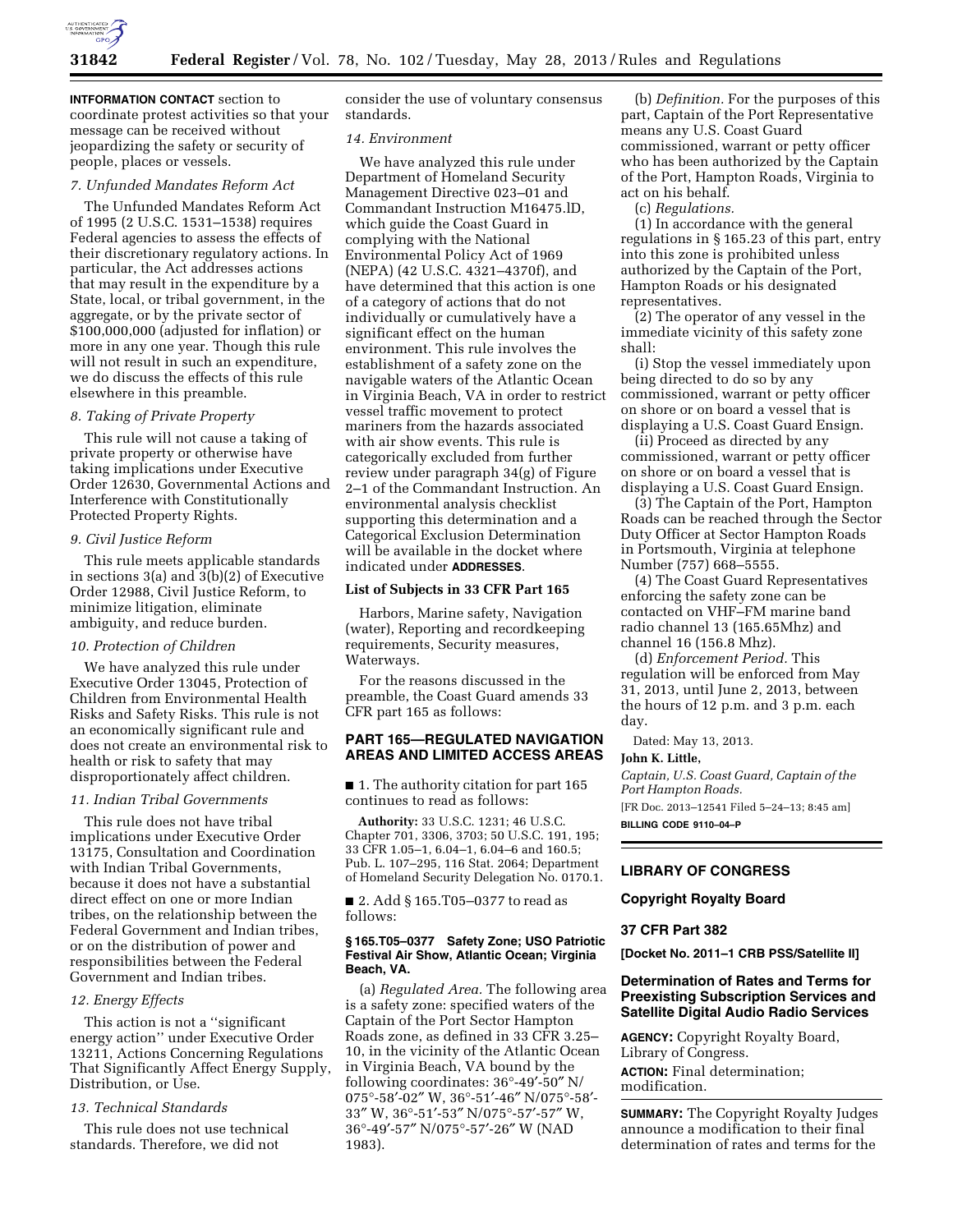digital transmission of sound recordings and the reproduction of ephemeral recordings by preexisting subscription services and preexisting satellite digital audio radio services for the period beginning January 1, 2013, and ending on December 31, 2017. The modification addresses an error identified by the Register of Copyrights concerning the resolution of a material question of substantive law relating to the rates and terms set for preexisting subscription services.

**FOR FURTHER INFORMATION CONTACT: Gina** Giuffreda, Attorney Advisor. Telephone: (202) 707–7658. Telefax: (202) 252– 3423.

**SUPPLEMENTARY INFORMATION:** The Copyright Royalty Judges (''Judges'') issued a Final Determination in the captioned proceeding on February 14, 2013. The Librarian of Congress published the Final Determination on April 17, 2013, as required by 17 U.S.C. 803(c)(6).1 See 78 FR 23054. The Register of Copyrights (''Register'') may review any determination by the Judges for legal error in resolution of a material issue of substantive law under the Copyright Act (''Act'') found in title 17, United States Code. 17 U.S.C. 802(f)(1)(D). If the Register finds such legal error, her decision identifying and correcting the error is published in the **Federal Register**, along with the Final Determination. Although the Register's decision does not change the rates and terms set in the Final Determination, her opinion is binding on the Judges prospectively. Section 803(c)(4) of the Copyright Act authorizes the Judges to issue amendments to a written determination to correct any technical or clerical errors in the determination or to modify the terms, but not the rates, of royalty payments in response to unforeseen circumstances that would frustrate the proper implementation of such determination.

In the Final Determination, the Judges found that the current statutory rate of 7.5% of Gross Revenues for Pre-existing Subscription Services (''PSS'') was the appropriate rate upon which to consider whether a policy adjustment was warranted under the factors set forth in Section 801(b) of the Copyright Act. In applying those factors as required by the statute, the Judges determined that, under the second of those factors (afford the copyright owner a fair return for his

or her creative work and the copyright user a fair income under existing economic conditions) a 1 percent upward adjustment (phased in over the first two years of the rate period) from the current rate was warranted. The Register found that it was legal error for the Judges not to then apply (or reapply as the case may be) the Section 801(b) factors with respect to those adjusted rates. See 78 FR 22913 (Apr. 17, 2013). After careful consideration, the Judges find that such a supplemental review of the application of the Section 801(b) factors is technical in nature and is therefore amenable to correction pursuant to the Judges' authority under Section 803(c)(4) of the Copyright Act. In this Amendment, the Judges do not revisit any of the analysis in the Determination relating to the base rate; rather, they articulate the outcome of application of the Section 801(b) factors to the prospective rates—an application cited by the Register of Copyrights as missing in the Determination.2

The Judges, therefore, issue this Technical Amendment to the Final Determination. The Amendment is confined to Section V.A.3.c.1. of the Final Determination. All other portions of the Final Determination, including the rates and terms, are unchanged. The amended text, which is bracketed, appears below.

### **1. Application of Section 801(b) Factors**

Based on the record evidence in this proceeding, the Judges have determined that the benchmark evidence submitted by Music Choice and SoundExchange has failed to provide the means for determining a reasonable rate for the PSS, other than, perhaps to indicate the extreme ends of the range of reasonable rates. The testimony and argument of Music Choice demonstrates nothing more than to show that a reasonable rate cannot be as low as the rates (i.e., [REDACTED] of Music Choice's revenues) paid by Music Choice to the three performing rights societies for the public performance of musical works. The benchmark testimony of SoundExchange is of even lesser value. The proposed rate of 15% for the PSS for the first year of the licensing period, deemed reasonable by Dr. Ford (at least in the beginning of the licensing

period), stands as the upper bound of the range of reasonable rates. Within that range is the current 7.5% rate. On the record before us, the Judges are persuaded that the current rate is neither too high, too low, nor otherwise inappropriate, subject to consideration of the Section 801(b) factors discussed below.3

## *a. Maximize Availability of Creative Works*

To argue for an adjustment in its favor under the first Section 801(b) factor, Music Choice touts that it is a music service that is available in over 54 million homes, with 40 million customers using the service every month. 8/16/12 Tr. 3878:3 (Del Beccaro); 6/11/12 Tr. 1462:5–11, 1486:19–1487:2 (Del Beccaro). According to Music Choice, channel offerings have increased through the years, and they are curated by experts in a variety of music genres. Del Beccaro Corrected WDT at 3, 24, PSS Trial Ex. 1. Music Choice also highlights recent developments in technology that enable Music Choice to display original onscreen content identifying pertinent information regarding the songs and artists being performed. Id. at 24, MC 23; Williams WDT at 12, PSS Trial Ex. 3; 6/11/12 Tr. 1461:14–1462: 1, 1491:2– 12 (Del Beccaro). According to Music Choice, these elements, along with certain promotional efforts that Music Choice makes on behalf of artists, support a downward adjustment in the rates. In any event, an upward adjustment in the rates, argues Music Choice, would not affect the record companies' bottom-line because PSS royalties are not a material revenue source for record companies. Music Choice PFF ¶¶ 409–417.

SoundExchange submits that a market rate incorporates considerations under the first Section 801(b) factor, citing the decision in SDARS–I, and that if PSS rates turn out to be too high and drive Music Choice from the market, presumably consumers will shift to alternative providers of digital music

<sup>1</sup>The Final Determination was not a unanimous decision. Judge William Roberts issued a dissenting opinion on the same date; his dissent was published with the Final Determination. See 78 FR 23075–96 (Apr. 17. 2013). References to the ''Judges'' in this Amendment are references to the Judges issuing the majority determination.

<sup>2</sup>The Judges believe their interpretation of Section 803(c)(4) is not only consistent with the flexibility that Congress intended to grant the Judges to correct their own determinations, but also consistent with the Register of Copyright's application of the term ''technical amendment'' in the copyright royalty context. See 61 FR 63715 (Dec. 2, 1996) (in which the Library adopted a broad range of ''non-substantive technical amendments'' to address ''identified problems'' in the regulations governing CARP proceedings).

<sup>3</sup> [As discussed below, the Judges conclude that the second Section 801(b) factor (afford the copyright owner a fair return for his or her creative work and the copyright user a fair income under existing economic conditions) warrants a 1 percent upward adjustment (to 8.5% phased in from 8.0% in 2013 to 8.5% for 2014 through 2017) from the current statutory rate of 7.5%. In her April 9, 2013, decision, the Register of Copyrights found that the Judges erred by not considering the 8.0% and 8.5% rates under the Section 801(b) factors. After carefully reviewing the evidence, the Judges conclude that none of the Section 801(b) factors warrants an adjustment, either upward or downward, from the 8.5% rate that the Judges selected for the PSS for 2014 through 2017, or for the 8.0% rate that the Judges selected for 2013.]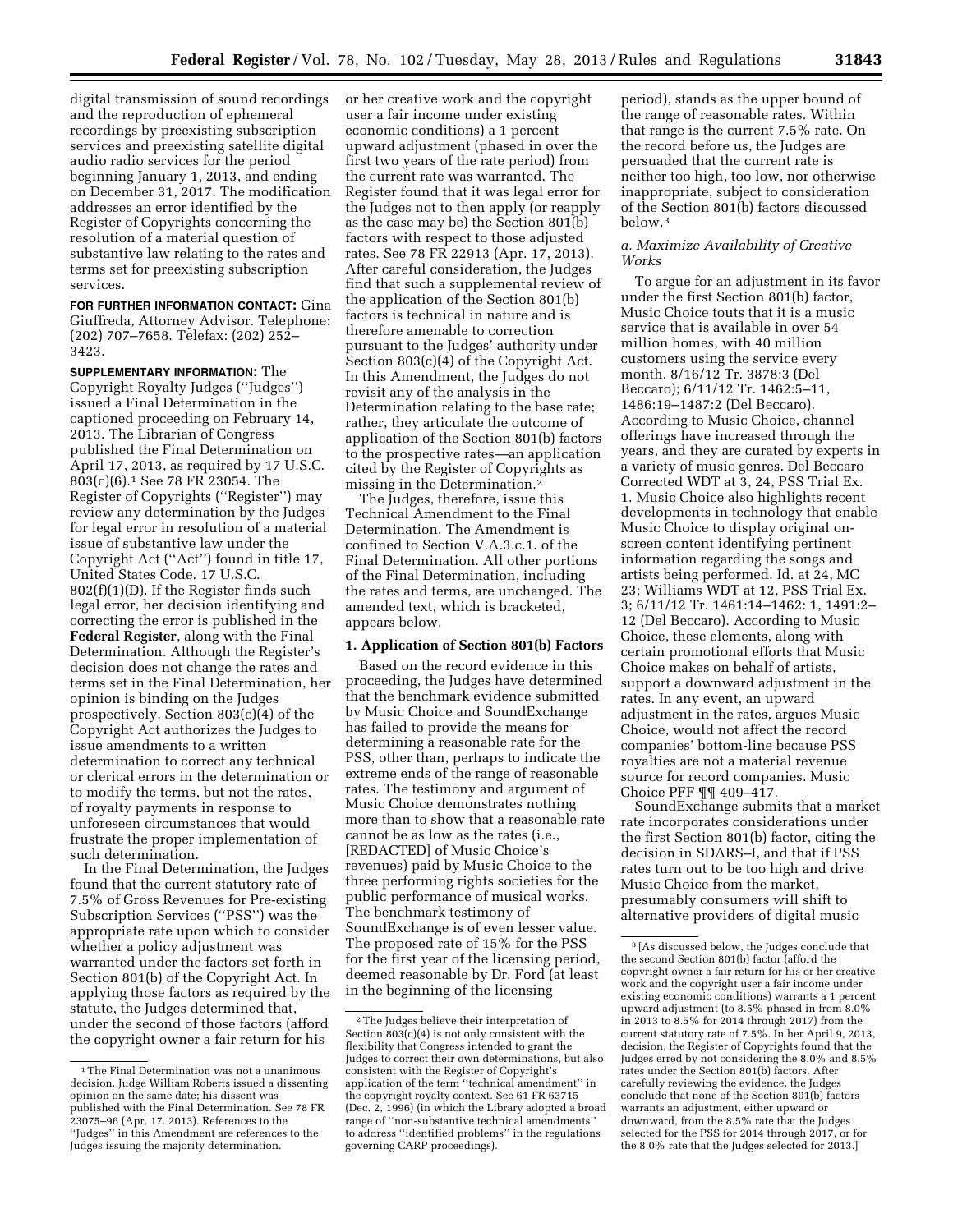where higher royalty payments are more likely for record companies. Ford Second Corrected WDT at 19–21, SX Trial Ex. 79.

The current PSS rate is not a market rate, so market forces cannot be presumed to determine the maximum amount of product availability consistent with the efficient use of resources. See SDARS–I, 73 FR 4094. However, the testimony demonstrates that Music Choice has not, under the current rate, reduced its music offerings or contemplated exiting the business; in fact, it will be expanding its channel offerings in the near term. Del Becarro Corrected WDT at 3, 24, PSS Trial Ex. 1; see also 6/11/12 Tr. 1460:21–1461:1 (Del Beccaro). The Judges find no *credible* evidence in the record to suggest that the output of music from record labels has been impacted negatively as a result of the current rate. The record shows no persuasive evidence that a higher PSS royalty rate would necessarily result in increased output of music by the record companies, nor that a lower rate would necessarily further stimulate Music Choice's current and planned offerings. In sum, the policy goal of maximizing creative works to the public is reasonably reflected in the current rate and, therefore, no adjustment is necessary.

[Similarly, the Judges' conclusion with respect to the first Section 801(b) factor is unchanged even when weighed against the modest increases to 8.0% for 2013 and to 8.5% for 2014 through 2017 that the Judges adopt for the upcoming rate period. Given the Judges' determination on other grounds to increase the rate by only one percentage point above the current statutory rate (phased in over the first two years of the rate period), the Judges find that that minimal increase will not adversely affect Music Choice's planned expansion nor will it provide a material incentive to artists and record companies sufficient to impact the availability of creative works to the public. In sum, the modest increase ordered by the Judges is in concert with the policy objective of maximizing the availability of creative works to the public. No adjustment, either upward or downward, is warranted by this factor.]

## *b. Afford Fair Return/Fair Income Under Existing Market Conditions*

Music Choice submits that the Judges need not worry about the impact of a low royalty rate on the fair return to record companies and artists for use of their works because royalties from the PSS market are so small as to be virtually inconsequential to companies

whose principal business is the sale of CDs and digital downloads. Music Choice PFF ¶¶ 420–430. With respect to Music Choice's ability to earn a fair income, however, Music Choice argues that it is not profitable under the current 7.5% rate. Mr. Del Beccaro testified that its average revenue per customer for its residential audio business has been on the decline since the early 1990's, down from \$1.00 per customer/per month to [REDACTED] per customer/per month currently. Del Beccaro Corrected WDT at 40, PSS Trial Ex. 1. He further testified that after 15 years of paying a PSS statutory rate between 6.5% and 7.5% Music Choice has not become profitable on a cumulative basis and is not projected to become so within the foreseeable future. Id. at 42. Music Choice represents that it has a cumulative loss at the end of 2011 of [REDACTED], projected to grow to [REDACTED] in 2012 and continue to increase throughout the 2013–17 license period. Del Beccaro Corrected WRT at MC 69 at 1 and MC 70 at 1, PSS Trial Ex. 21. These losses lead Music Choice to conclude that it has not generated a reasonable return on capital under the existing rates. Music Choice PFF ¶¶ 442–43.

Music Choice's claims of unprofitability under the existing PSS rate come from the oblique presentation of its financial data and a combining of revenues and expenses from other aspects of its business. The appropriate business to analyze for purposes of this proceeding is the residential audio service offered by Music Choice, the subject of the Section 114 license. Music Choice, however, reports costs and revenues for its residential audio business with those of its commercial business, which is not subject to the statutory license. This aggregation of the data, which Music Choice acknowledges cannot be disaggregated, see 6/11/12 Tr. 1572:3–1576:2 (Del Beccaro), masks the financial performance of the PSS business. As a consolidated business, Music Choice has had significantly positive operating income between 2007 and 2011 and made profit distributions to its partners since 2009. Ford Amended/Corrected WRT at SX Ex. 362–RR, p. 3 (PSS\_002739), SX Trial Ex. 244; SX Trial Ex. 64 at 3 (PSS\_002715); SX Trial Ex. 233 at 3 (PSS\_366020). Dr. Crawford's effort to extract costs and revenues from this data for the PSS service alone for use in his surplus analysis cannot be credited because of his lack of familiarity with the data's source. 6/13/12 Tr. 1890:15–1891:10

(Crawford).4 The Judges find no persuasive evidence to suggest that Music Choice has not operated successfully and received a fair income under the existing statutory rate, [nor any to suggest that Music Choice would not continue to do so under a rate that was modestly above the current rate (i.e., the 8.0% (2013) and 8.5% (2014– 2017) rates that the Judges adopt for the upcoming rate period)].5

With respect to fair return to the copyright owner, the Judges' examination is whether the existing statutory rate has produced a fair return with respect to the usage of sound recordings. During the current licensing period, Music Choice provided 46 channels of music programming. Music Choice plans to expand the number of music channels it provides dramatically in the coming licensing term, however, up to 300 channels by the first quarter of 2013. Del Beccaro Corrected WDT at 3–4, PSS Trial Ex. 1; 6/11/12 Tr. 1490:8–16 (Del Beccaro). This expansion will result in a substantial increase in the number of plays of music by Music Choice, even if the ultimate listenership intensity of its licensees' subscribers cannot be measured. Music Choice provided no evidence, however, to suggest that the planned expansion in usage would result in increased revenues to which the statutory royalty rate is to be applied. Indeed, Music Choice has declared itself to be in a mature market with no expectation of increasing profits. 8/16/12 Tr. 3855:17– 3856:7 (Del Beccaro).

Music Choice presented no evidence to suggest that copyright owners would be compensated for the increased usage of their works. Dramatically expanded usage without a corresponding expectation of increased compensation suggests an upward adjustment to the existing statutory rate is warranted. Measurement of the adjustment is not without difficulty because any downstream increases in listenership of subscribers as a result of additional music offerings by Music Choice cannot be readily predicted. It is possible that listenership overall may remain

<sup>4</sup>Much was made in the hearing and in closing arguments regarding Dr. Crawford's supposed use of audited financial data and Dr. Ford's use of unaudited financial data in an effort to examine costs and revenues of the PSS service vis-a`-vis Music Choice's other non-PSS services. The Judges see no superiority to either data set as presented in this proceeding.

<sup>5</sup> It is improbable that Music Choice would continue to operate for over 15 years with the considerable losses that it claims. [It is equally improbable that Music Choice would elect to incur the additional costs of adding more music channels unless it anticipated some additional revenue from the expanded service.]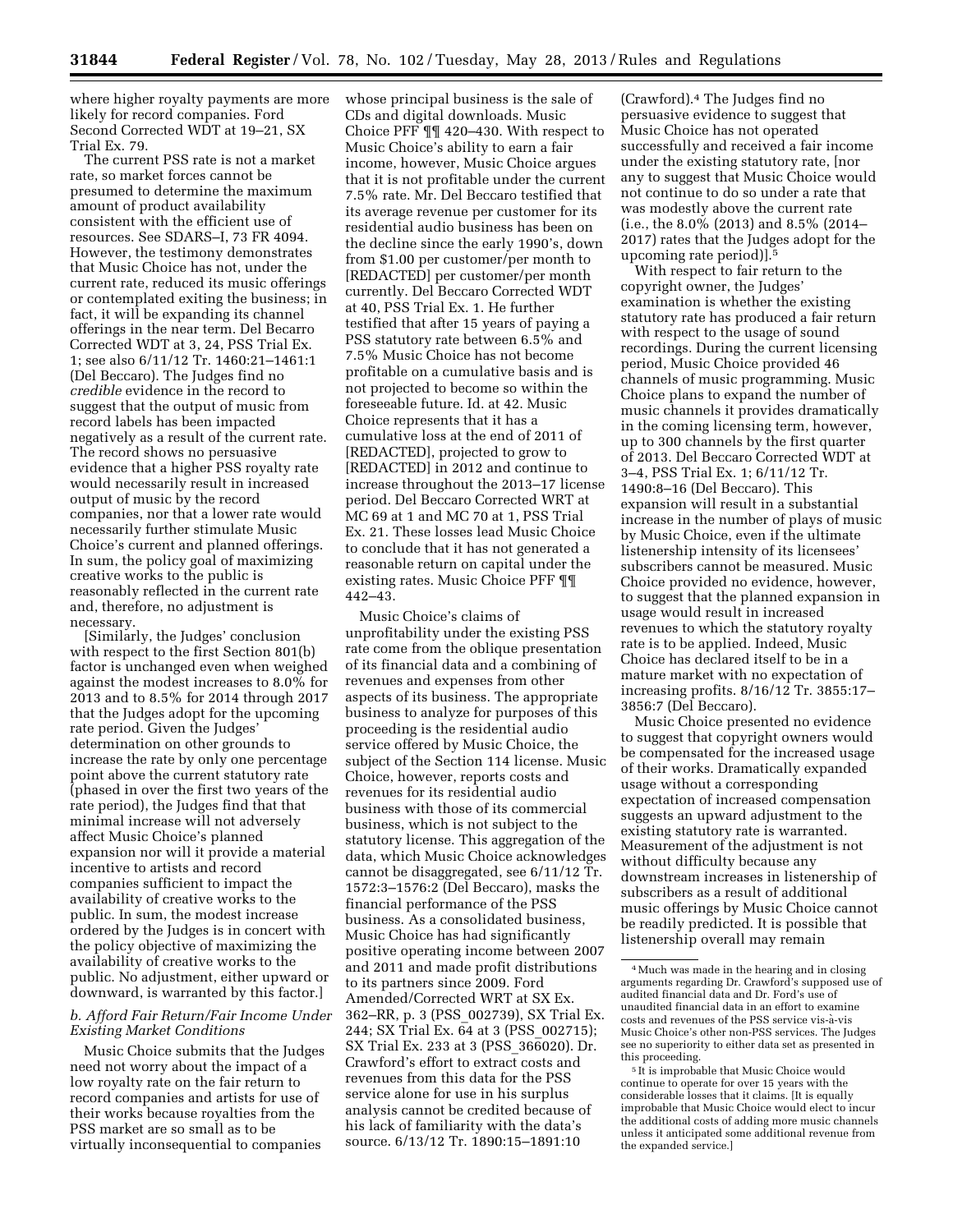constant despite the availability of several additional music channels. It is more likely, however, that Music Choice would not make the expansion, and incur the additional expense of doing so, without reasonable expectation that subscribers or advertisers would be more attracted to the expanded offerings, although the Judges have no evidence to suggest that the net increase in listenership (or advertising revenue) would be anything more than modest.

SoundExchange refers to prior rate decisions and the application of the fair return/fair income factor by the Judges and their predecessors. SoundExchange asserts that the Judges are looking for a fair return/fair income result that is consistent with reasonable market incomes. SX PFF at ¶ 491, citing SDARS–1, 73 FR 4080, 4095 (Jan. 24, 2008). Referring to testimony by Messrs. Ciongoli and Van Arman, SoundExchange emphasizes how vital statutory royalty income is to copyright owners—both the record labels and the artists, whose share SoundExchange distributes directly. See 6/13/12 Tr. 2138:5–2142:9 (Ciongoli), Van Arman WDT at 4, SX Trial Ex. 77. Although the income from any one statutory license may not be great, SoundExchange cites the aggregate value of income from all of the statutory licenses as vital to the industry. With respect to fair income to the rights user, SoundExchange points to the profit on the consolidated financial statements of Music Choice over the past five years, 2007–2011.

The balance of fair return and fair income appears to have been maintained at the current PSS rates. This factor does not argue in favor of drastic cuts or increases in the current rate. Music Choice's planned increase in usage, however, argues in favor of an increase in the rates going forward to fairly compensate the licensors for the additional performances.

The Judges determine, therefore, that a 1% upward adjustment of the benchmark (from 7.5% to 8.5% of Gross Revenues), phased in during the early part of the licensing period, is appropriate to serve the policy of fair return/fair income. [Because the increase is modest and phased in over the first two years of the rate period, the Judges do not believe that the adjusted rates will negatively impact Music Choice's ability to earn a fair income.]

## *c. Weigh the Relative Roles of Copyright Owners and Copyright Users*

This policy factor requires that the rates the Judges adopt reflect the relative roles of the copyright owners and copyright users in the product made available with respect to relative

creative contribution, technological contribution, capital investment, cost, risk, and contribution to the opening of markets for creative expression and media for their communication. Music Choice argues that its creative and technological contributions, and capital investments, outweigh those of the record companies. First, Music Choice touts the graphic and informational improvements made to its on-screen channels, noting that what were once blank screens now display significant artist and music information. According to Music Choice, costs for these improvements have exceeded [REDACTED]. Del Beccaro Corrected WDT at 31–32, PSS Trial Ex. 1. Second, Music Choice offers increases in programming, staff size and facilities, along with enhancements to product development and infrastructure. Music Choice estimates that costs for these improvements have exceeded [REDACTED]. Id. Regarding costs and risks, Music Choice points to its lack of profitability and the exit of other PSS from the market as evidence of its continued risk and limited opportunity for profit. Music Choice PFF ¶¶ 512– 520. Finally, with respect to opening new markets, Music Choice touts the PSS market itself for which it remains the standard-bearer in disseminating music to the public through cable television. Id. at ¶ 523.

SoundExchange offers little more on the third Section 801(b) factor beyond Dr. Ford's contention that he saw no evidence to support that Music Choice makes contributions to creativity or availability of music that are beyond those of the music services he included in his benchmarks, and therefore, according to Dr. Ford, the third factor is accounted for in the market. Ford Second Corrected WDT at 21, SX Trial Ex. 79; 6/18/12 Tr. 2849:10–16 (Ford).

In considering the third factor, the Judges' task is not to determine who individually bears the greater risk, incurs the higher cost or makes a greater contribution in the PSS market, and then make individual up or down adjustments to the selected rate based upon some unspecified quantification. Rather, the consideration is whether these elements, taken as a whole, require adjustment to the Judges' selected benchmark rate of 7.5% [(or to the modestly increased rates of 8.0% and 8.5% that the Judges found warranted under the second Section 801 factor discussed above)]. Upon careful weighing of the evidence, the Judges determine that no adjustment is necessary [under the current statutory rate or under the modestly increased

rates that the Judges have selected for the upcoming rate period].

Music Choice's investments in programming offerings, staff, and facilities, and other related products and services are no doubt impressive, but they have been accomplished under the current rate. As discussed above, Music Choice has already begun to expand its channel offerings and has allocated greater financial resources to its residential audio business. All of these undertakings, plus the investments made and costs incurred to date have been made under the existing rate, and the Judges have no persuasive evidence to suggest that these contributions have not been accounted for in the current rate. [Moreover, the Judges find no evidence to suggest that the modest increase to 8.5% (phased in over the first two years of the rate period) that the Judges adopt will negatively impact Music Choice's continued operations in a material way.]

On the other side of the ledger, SoundExchange has not offered any persuasive evidence that the existing rate has prevented the music industry from making significant contributions to or investments in the PSS market or that those contributions are not already accounted for in the current rate. [The modest increases that the Judges adopt would make any such argument even less persuasive.] Therefore, no adjustment[, either upward or downward, from the 8.0% and 8.5% rates that the Judges adopt] is warranted under this factor.

#### *d. Minimize Disruptive Impact*

Of the four Section 801(b) factors, the parties devoted most of their attention to the last one: minimizing disruption on the structure of the industries and on generally prevailing industry practices. This is perhaps not surprising, given the role this factor played in SDARS–I in adjusting the benchmark rates upon which the Judges relied to set the royalty fees. See SDARS–I, 73 FR at 4097–98. [The Judges' analysis of the disruption factor is confined to the current statutory rate of 7.5% and to the phased-in rate of 8.5% (including the 8.0% rate for the first year of the rate period) that the Judges found warranted under the second Section 801(b) factor, discussed above.]

SoundExchange argues that the current rate is disruptive to the music industry. Dr. Ford testified that ''the current practice of applying an exceedingly low rate to deflated revenues is disruptive of industry structure, especially where there are identical services already paying a higher rate.'' Ford Second Corrected